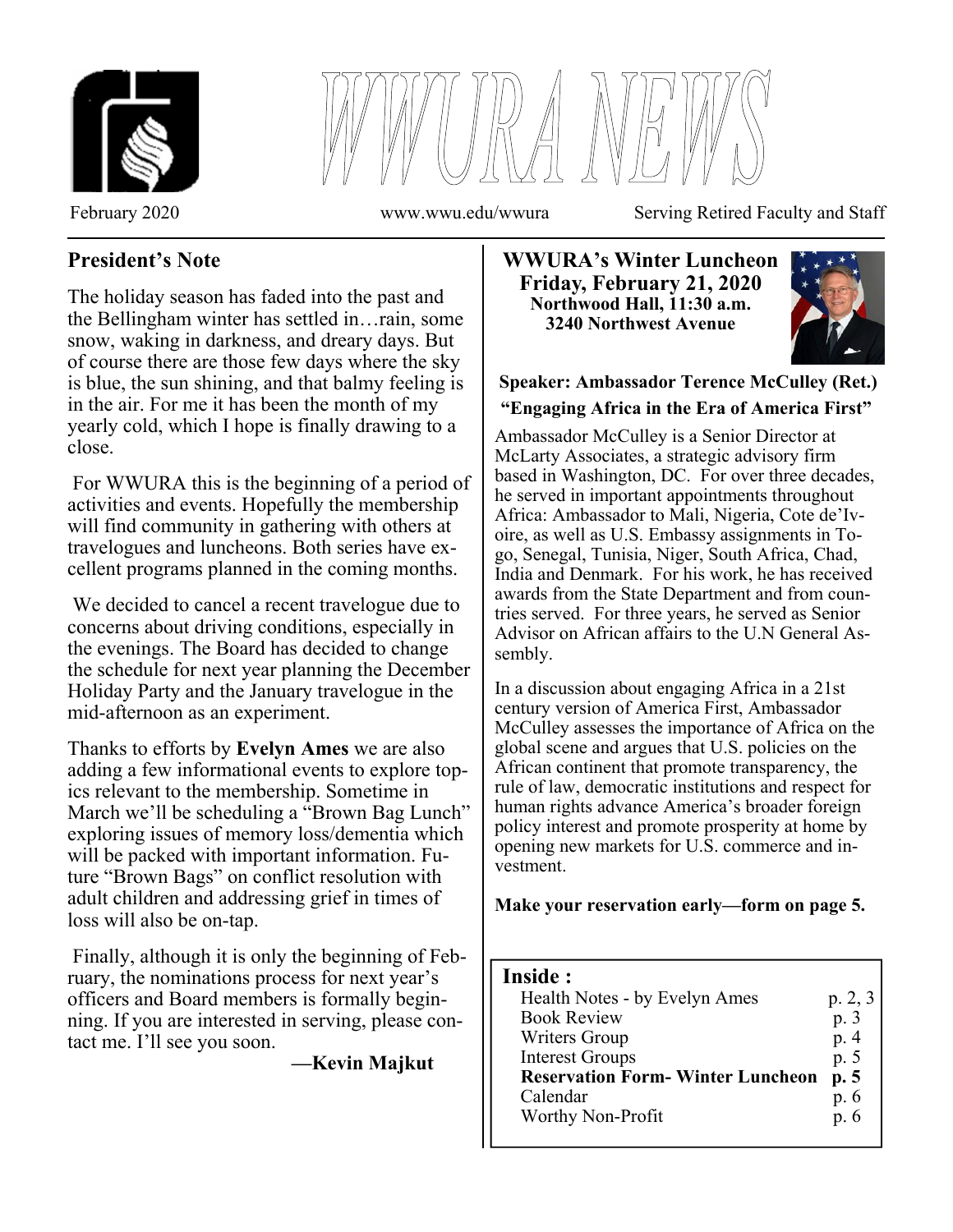# **2020 February Health Notes by Evelyn Ames Does Gratitude Affect our Health?**

*"Gratitude is one of the sweet shortcuts to finding peace of mind and happiness inside. No matter what is going on outside of us, there is always something we could be grateful for*." Barry Neil Kaufman

 Gratitude: the quality of being thankful; readiness to show appreciation for and to return thankfulness. It comes from the Latin word gratus ('pleasing, thankful'). Generally, many of us have an instinctive understanding of gratitude but defining it is more difficult. Is it a virtue? Is it a behavior? Is it an emotion? Researchers such as Robert Emmons who study gratitude find that it can mean different things to different people in different contexts. Gratitude has been described as a two-step process: the first is "recognizing that one has obtained a positive outcome" and the second is "recognizing that there is an external source for this positive outcome." Gratitude is "an affirmation of goodness."

**How does gratitude affect our health**? Those who research "gratitude" have found that subjects in their studies report decreased levels of anxiety, envy, depression, job-related stress and burn-out. They also found that people have increases in vitality, hope, life satisfaction, and optimism. The following list of benefits from "healthline.com" include: 1) people take better care of themselves physically and mentally; 2) engage in more protective health behaviors and maintenance; 3) get more regular exercise; 4) eat a healthier diet; 5) have improved mental alertness; 6) schedule regular physical examinations with their doctors; 7) cope better with stress and daily challenges; 8) feel happier and more optimistic; 9) avoid problematic physical symptoms; 10) have stronger immune systems; and 11) maintain a brighter view of the future.

While some studies have associated gratitude with a large list of benefits such as fewer aches and pains, improved sleep or better cardiovascular health, other studies show mixed results. Overall, there is some reason to suspect that gratitude has positive influences on our health. A major question needing to be addressed: **Is it gratitude that makes people healthier or is it that grateful people live healthier lifestyles***?* While studies that suggest grateful people are healthier, the studies also suggest that people in poorer health are less likely to feel being grateful. In finding some answers to this relationship, researchers are exploring whether people who engage in gratitude activities benefit from improved health. Studies that have focused on the cardio-vascular system used blood tests to measure inflammation and looked at plaque buildup in the arteries. Subjects practicing gratitude (writing in journals for two months) showed lower levels of inflammation and better heart rhythm. This may be attributed to a lower level of stress. Suggestions for starting or continuing to practice gratitude: "Focus your attention outside of yourself! Be mindful of what you have not how much you have! Try keeping a weekly gratitude journal! Reframe challenging situations or hassles to positive situations. Switch the switch to the positive!"

For people going through a difficult period of time, the "how to be happy guru" offers these suggestions: Be grateful for your life: you are breathing and you have all of your five senses, you have a house/abode in which to live, you have food on the table, you have water to drink and wash yourself and heating to keep warm, you have kind people around you, you have people who love you, you have pets to comfort you, you have nature around you, you have music and theater and nature to stimulate your senses, and you have your freedom."

*"Do not spoil what you have by desiring what you have not; remember that what you now have was once among the things you only hoped for."* ― *Epicurus* 

Sources: https://www.healthline.com/health/depression/giving-thanks#1 https://greatergood.berkeley.edu/topic/gratitude/definition https://ggsc.berkeley.edu/images/uploads/GGSC-JTF\_White\_Paper-Gratitude-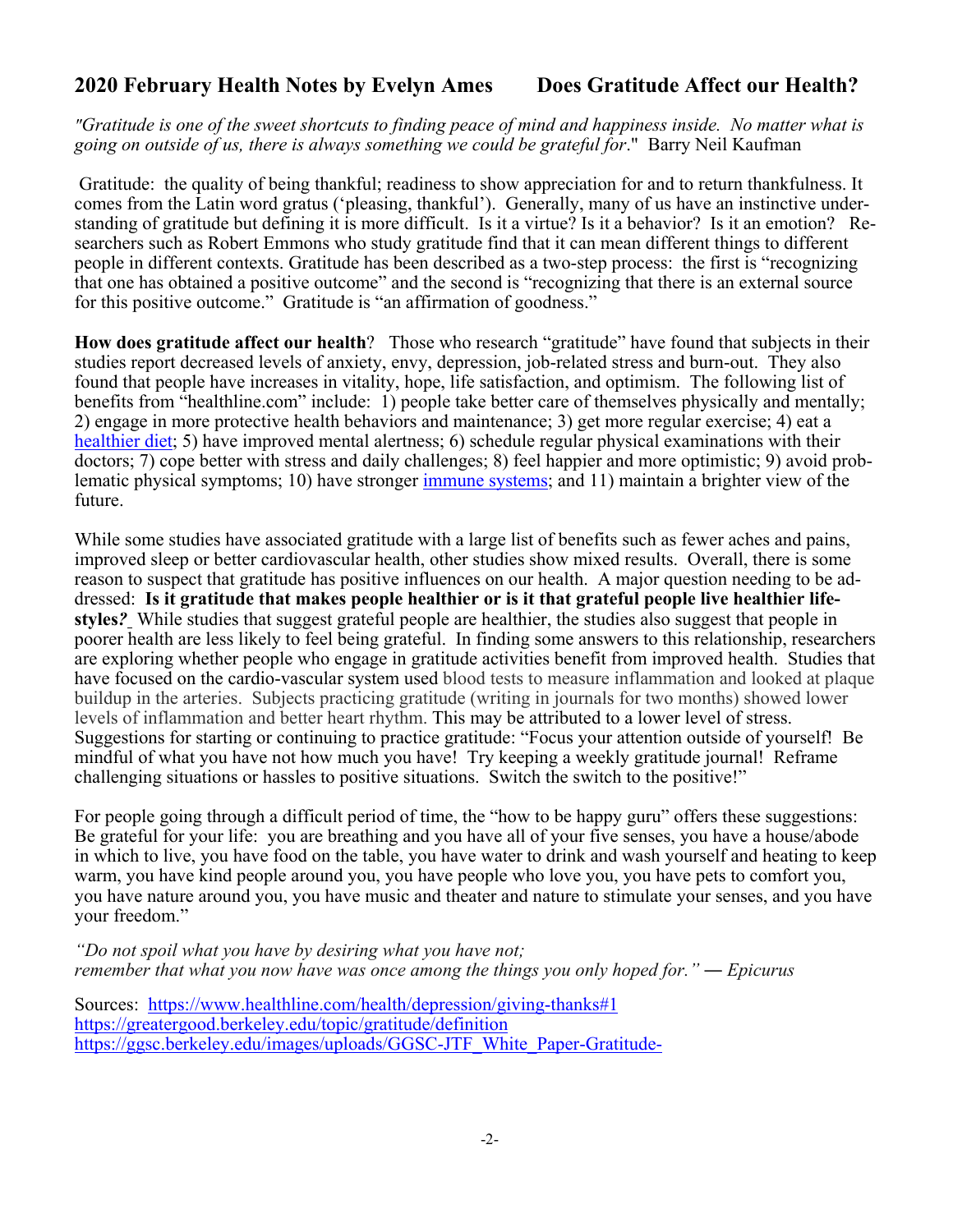## Health Notes, cont'd

FINAL.pdf?\_ga=2.141054258.1811663936.1579114920-1963272916.1579114920

http://howtobehappy.guru/things-to-be-grateful-for-in-our-life-when-going-through-a-tough-period/ Gratitude helps keep our hearts healthy.

http://howtobehappy.guru/gratitude-helps-keep-our-hearts-healthy/

https://greatergood.berkeley.edu/article/item/is\_gratitude\_good\_for\_your\_health

Quotes to give you some thoughts for the day:

"Feeling gratitude and not expressing it is like wrapping a present and not giving it." *William Arthur Ward* "Let us rise up and be thankful, for if we didn't learn a lot today, at least we learned a little, and if we didn't learn a little, at least we didn't get sick, and if we got sick, at least we didn't die; so, let us all be thankful." *Buddha*

"Silent gratitude isn't very much to anyone." *Gertrude Stein*

"No one who achieves success does so without the help of others. The wise and confident acknowledge this help with gratitude." *Alfred North Whitehead*

"Piglet noticed that even though he had a Very Small Heart, it could hold a rather large amount of Gratitude." *A.A. Milne*

"Forget yesterday--it has already forgotten you. Don't sweat tomorrow--you haven't even met. Instead, open your eyes and your heart to a truly precious gift--today." *Steve Maraboli*

"Gratitude also opens your eyes to the limitless potential of the universe, while dissatisfaction closes your eyes to it." *Stephen Richards*

"This a wonderful day. I've never seen this one before." *Maya Angelou*

## **Book Review**

## *Think Black* **by Clyde W. Ford: A Review**

This fascinating book is difficult to review. The author lives in Bellingham, has led a remarkable life, has thought about it deeply, and in this memoir has told us about it and some of its appalling and important implications in almost spellbinding detail.

In one sense, this book is Clyde Ford's a tribute to his father—the first Black systems engineer at IBM and a wrestling with his fraught relationship with him. His father was a brilliant man, hired directly by Thomas J. Watson, Sr.—the CEO and in some ways the founder of IBM-- not as a matter of hiring a fine mind, nor as a matter of social justice, but as a smart public relations move. Stanley Ford's response was to revere Watson and to accept IBM's racist glass ceiling.

In his own time Clyde was hired by IBM also as a systems engineer, showing up for work with a big Afro, a zoot suit, red sneakers, and an attitude to match. He thrived, until he too hit the glass ceiling.

We learn about his father's music training and talent, his devotion to chess and seeing it as a metaphor for life, his love connection to Ruby Dee, his straight arrow social attitudes.

Clyde Ford ranges far and wide to tell these tales, exposing the darker side of IBM, including its connections with Nazi Germany and with apartheid South Africa. He treats us to his visit to Ghana just after graduating from high school, just at the time of the fall of Kwame Nukrumah—including his visit to the slave castle at Elmina. And more. In time Clyde comes to terms with his father and his father's legacy. This is a disturbing and enlightening memoir.

#### **- Bob McDonnell**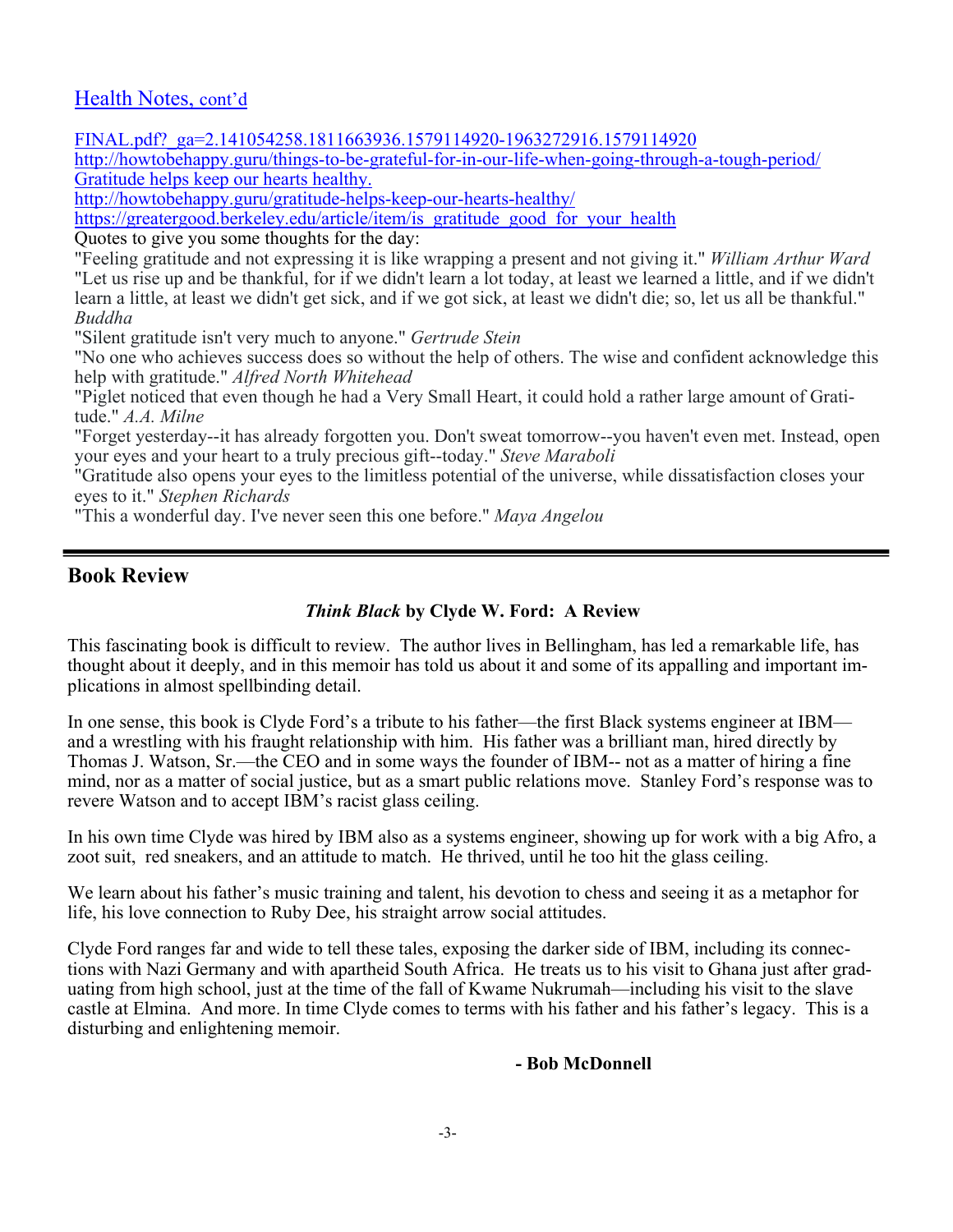#### **GIVINIG A HOOT: A Valentine's Day reflection**  Troy Faith Ward—2020

 Valentine's Day Is a perfect day for sweethearts, for cherished family members. And a special opportunity to befriend someone.

 Margaret was a new girl in our second grade class. Her dress was too small and faded. A faint, but nonetheless unpleasant odor of rotten eggs came from her mouth and hovered around her. No one was talking to her.

 Sunday School lessons and home Bible teachings had "taken" (like a smallpox vaccination) with me. There was a spot in my young soul that knew "be ye kind one to another" was not talking just about the easy-to-be-with "other." Also that welcoming a stranger is paramount to "loving your neighbor as yourself."

 The recess bell rang. While the rest of the second grade rushed for the door and scattered onto the playground, I waited for Margaret. We went out and began walking around the school yard perimeter. I must have been doing almost all the talking, if we talked at all, because I was surprised to hear her subdued voice.

"*Mumble mumble*." She was looking toward the porch by the first grade room.

 "What?" "Pat's crying. My brother."

 She spoke more confidently. I couldn't actually see well enough across the yard to confirm tears. But I saw a boy with hair the same faded carrot shade as Margaret's, leaning against the post, head down. I felt immediately sad, and just as quickly stymied. The part of me that was grown up enough to reach out to a new classmate did not know what to do with a "heavy" emotional situation. Not knowing what to do flushed the timid part of me out of the bushes, where it had been hiding behind the euphoria of doing a good deed. That scared bunny hopped right out of my mouth as words that horrified me even as I heard them.

 "I don't give a hoot." It was a phrase I had learned that week from the older kids. It sounded so—smart! I looked for opportunities to use it.

Margaret, to her credit as a  $2<sup>nd</sup>$  grader trying to fit in—or discredit, as a big sister who might have had more compassion for her little brother (but who am I to judge?) snickered and repeated. "I don't give a hoot!" and we walked on.  $\ddot{\phantom{0}}$ 

We walked on. I walked on. But, I never forgot.

 Sixty-eight years later, the incident still squeezes my heart. Hopefully I have put it behind me psychologically. That is, I don't wallow in guilt. Emotionally, I hope I never put it behind me. May it have left a soft spot in my heart that will never let me walk past another's tears without:

sadness

 compassion strong enough to reach beyond self-consciousness and express concern visibly or verbally when it is appropriate.

sending a prayer/hopeful thought toward the sad heart when that is the wiser action.

 Somewhere out there, likely still alive, is another woman, 75 like me, named Margaret. May she and her 74 year old brother Pat be having a better life because someone walked with her in the schoolyard on her first day. May life not be worse because she heard—unintentionally—cruel words from that same someone.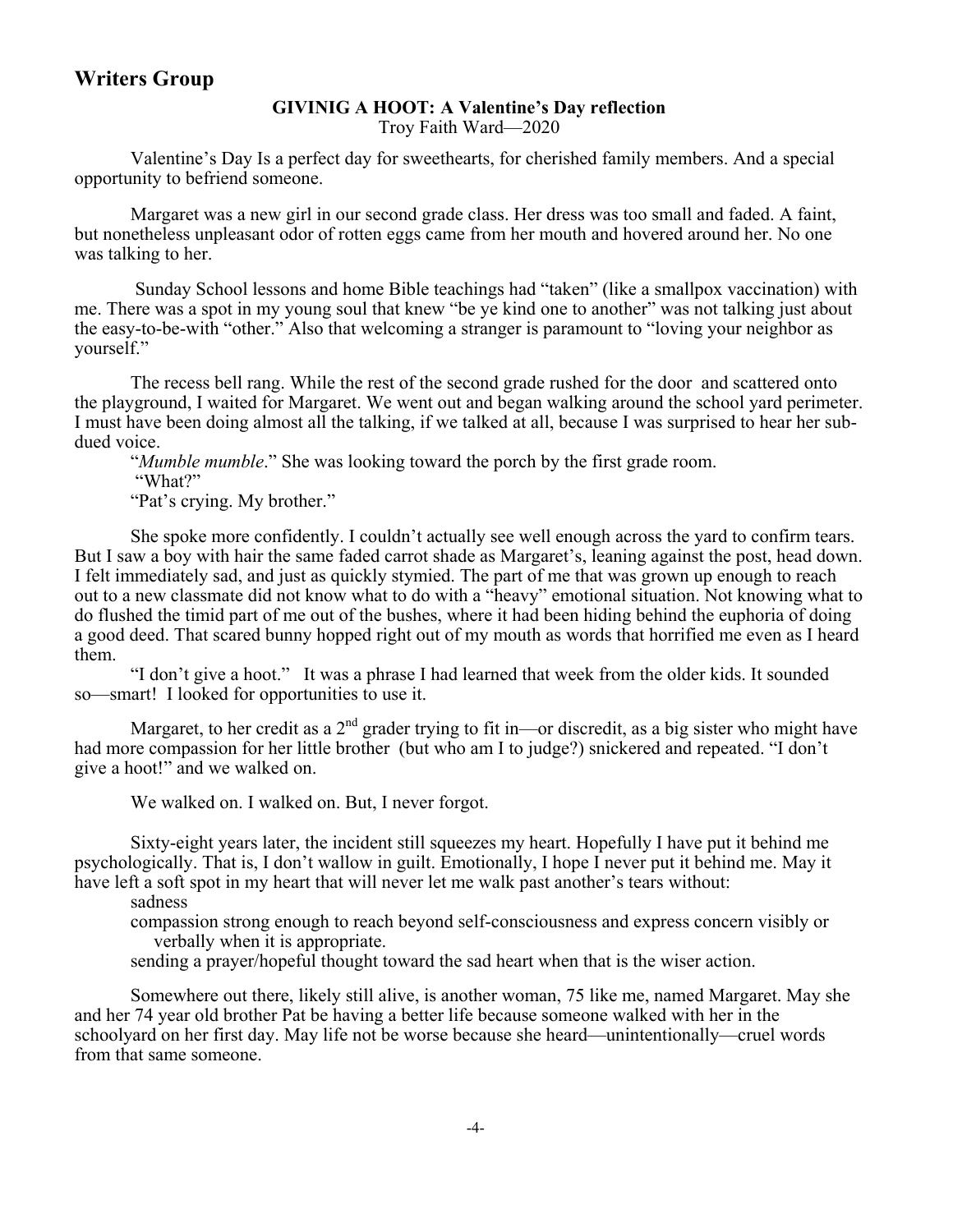## **FEBRUARY 2020 INTEREST GROUPS**

If you are interested in one of the groups please call or email the contact person.

**BOOK GROUP**--Donna Moore, 360-733-5769 dfmoore12@gmail.com

We will meet on Tuesday, February 18th at 2:00 pm at the home of Donna Moore, 1200 Birch Falls Dr., 360-733-5769.

 February's book is *Mudbound* by Hillary Jackson. Discussion leader-Mary Jo Lewis, snacks-Evelyn Ames.

 March's book is *The Library Book* by Susan Orlean. Discussion leader-June Hopkins, snacks-Lina Zeine

**INFORMAL DINING**—Stephen Hutchens, 360-483-6873 sphutchens@yahoo.com.

**OPERA GROUP--Evelyn Ames, 360-734-3184, evelyn.ames@wwu.edu** Contact Evelyn for more information.

**2019-2020 MET HD** schedule (Saturdays at Regal Cinema. Tickets can be ordered ahead of time by going online.)

February 29 - *Agrippina* by Handel

**Met HD: Radio broadcasts**: King FM-98.1 at 10 a.m. and CBC Radio 105.7 at 1 p.m. **Lincoln Theater in Mt. Vernon** - December 14th at 12:45 is The Magic Flute (the first Met HD live of several years ago).

**WRITER'S GROUP - Troy Faith Ward, 425-299-4924, troyfaithward@gmail.com.** Meets twice a month. The groups are kept small so there is time for reading and critiquing each other's work.

A second writing group has started and is accepting new members. Meets twice a month. Call Howard Evans, 360-650-9724, barbandhoward@comcast.net if interested

## **Reservation Form WWURA Winter Luncheon 11:30 a.m., February 21, 2020 Northwood Hall, 3240 Northwest Avenue**

| Name (s)                       |  |  |
|--------------------------------|--|--|
| <b>Address or Phone Number</b> |  |  |

Amount Enclosed  $(17 \text{ members}, 19 \text{ for non-member})$ 

# **Reservation Deadline is Monday, February 17, 2020**

Make your **check payable to WWURA** and mail with this form to **Chris Gerhold, 829 Racine, Bellingham, WA, 98229.** Questions ? Call Chris at 360-733-9265.